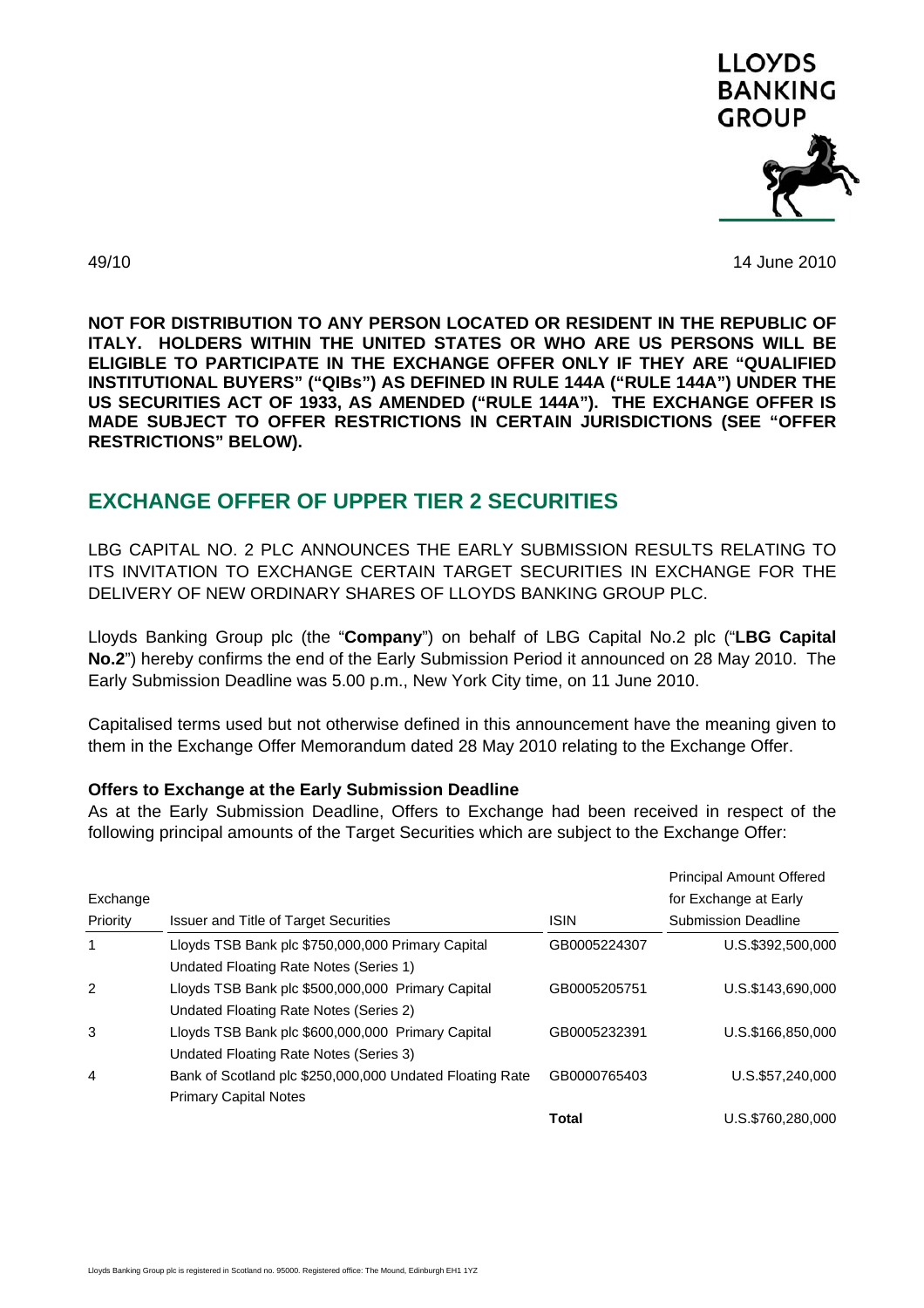#### **Further Announcements**

The Company on behalf of LBG Capital No.2 expects to announce the Conversion Price, average Volume-Weighted Average Price, the Sterling Exchange Rate and the Exchange Ratios at 12:30 p.m., New York City time, on 25 June 2010.

The Exchange Offer will expire at 11:59 p.m., New York City time, on 25 June 2010. The Company on behalf of LBG Capital No.2 will make a further announcement as soon as reasonably practicable on 28 June 2010 to announce the final results of the Exchange Offer, including the aggregate principal amount of the Target Securities of each series that have been accepted for exchange.

# **Bilateral Exchange**

LBG Capital No.2 has today concluded negotiations with the sole holder of the ¥42,500,000,000 3.50 per cent. Undated Subordinated Step-Up Notes issued by HBOS plc (ISIN XS0125599687) (the "**Yen Securities**") to exchange the Yen Securities on or around 29 June 2010 (the "**Yen Exchange**"). LBG Capital No.2 expects that the maximum number of Ordinary Shares to be delivered as a result of the Yen Exchange will be approximately 500,000,000 Ordinary Shares. The agreement entered into by LBG Capital No.2 is subject to withdrawal rights on the part of each of the parties until 5.00 p.m., New York City time, on 24 June 2010.

# **Requests for information on the Exchange Offer**

Requests for information in relation to the Exchange Offer should be directed to the Dealer Managers:

#### **DEALER MANAGERS In the United States**

**Banc of America Securities LLC** One Bryant Park

New York, NY 10036-6715 United States

**UBS Investment Bank** 

677 Washington Blvd Stamford, CT 06901-3707 United States

Telephone: +1 888-292-0070 (toll free) + 1 646-855-3401 (collect) Attention: Debt Advisory Services

 Tel: +1 888 719 4210 (toll free) +1 203 719 4210 (collect) Attention: Liability Management Group

# **Outside of the United States**

#### **UBS Investment Bank**

1 Finsbury Avenue London EC2M 2PP United Kingdom

 Tel: +44 20 7567 0525 Fax: +44 20 7568 5332 Attention: Liability Management Group email: OL-Liability-Management@ubs.com

**Merrill Lynch International** 

Merrill Lynch Financial Centre 2 King Edward Street London EC1A 1HQ United Kingdom

Tel: +44 20 7995 3715 Fax: +44 20 7995 8582 Attention: Liability Management – John Cavanagh email: john.m.cavanagh@baml.com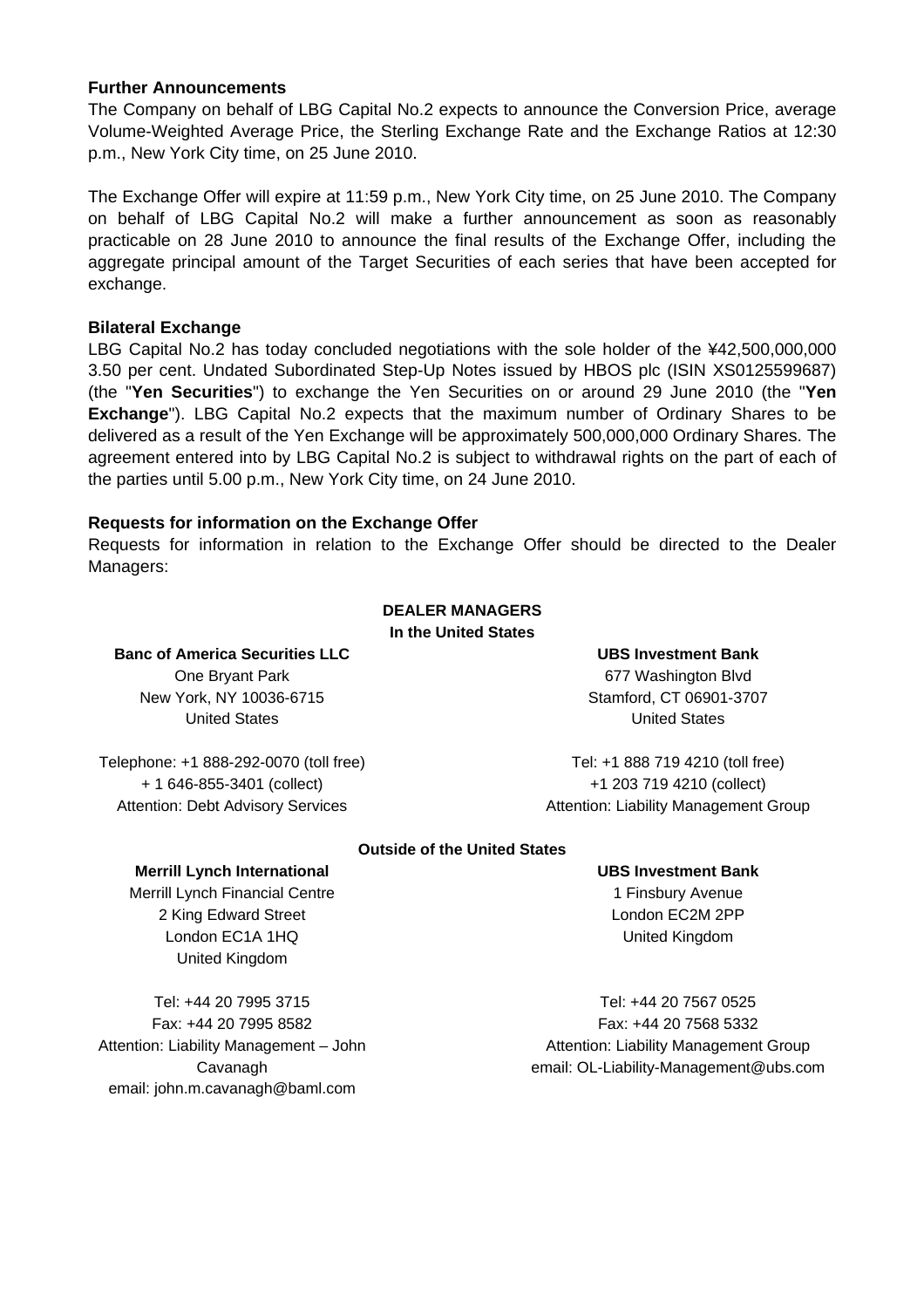# **STRUCTURING ADVISER Lloyds Banking Group plc** The Mound Edinburgh EH1 1YZ United Kingdom

Requests for information in relation to the procedures for exchanging Target Securities in, and for any documents or materials relating to, the Exchange Offer should be directed to the Exchange Agent. The Exchange Offer Memorandum will only be provided to persons who have represented that they are Eligible Holders.

# **EXCHANGE AGENT**

**Lucid Issuer Services Limited** 436 Essex Road London N1 3QP United Kingdom Tel: +44 20 7704 0880 Fax: +44 20 7067 9098 Attention: Sunjeeve Patel, Thomas Choquet email: lbg@lucid-is.com

#### **REGISTRAR FOR THE ORDINARY SHARES**

**Equiniti Limited** Aspect House, Spencer Road Lancing West Sussex BN99 6DA United Kingdom

For further information:

| <b>Investor Relations</b>                |                      |
|------------------------------------------|----------------------|
| Michael Oliver                           | +44 (0) 20 7356 2167 |
| Director of Investor Relations           |                      |
| Email: michael.oliver@ltsb-finance.co.uk |                      |
| Moira d'Arcy                             | +44 (0) 20 7356 2164 |
| <b>Head of Debt Investor Relations</b>   |                      |
| Email: moira.d'arcy@ltsb-finance.co.uk   |                      |
| <b>Martin Adams</b>                      | +44 (0) 20 7356 1585 |
| <b>Investor Relations Manager</b>        |                      |
| Email: martin.adams@ltsb-finance.co.uk   |                      |
| <b>Media Relations</b>                   |                      |
| Sara Evans                               | +44 (0) 20 7356 2075 |
| Media Relations Manager                  |                      |

Email: sara.evans2@lloydstsb.co.uk

# **DISCLAIMER**

This announcement must be read in conjunction with the Exchange Offer Memorandum. This announcement and the Exchange Offer Memorandum contain important information which must be read carefully before any decision is made with respect to the Exchange Offer. If any Eligible Holder is in any doubt as to the action it should take, it is recommended to seek its own legal, tax,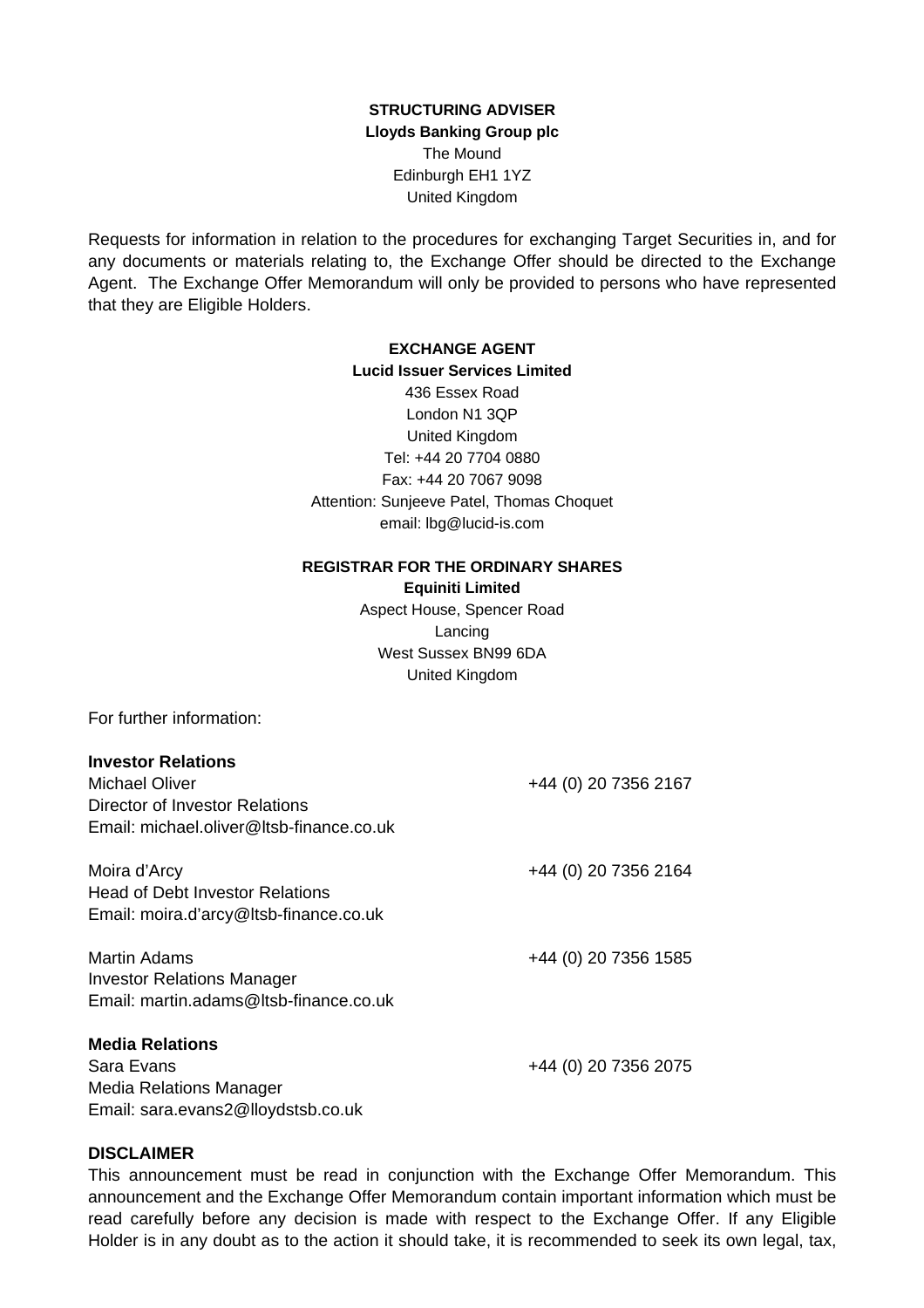financial and accounting advice, including as to any tax consequences, from its stockbroker, bank manager, solicitor, accountant or other independent financial adviser. Any individual or company whose Target Securities are held on its behalf by a broker, dealer, bank, custodian, trust company, or other nominee must contact such entity if it wishes to participate in the Exchange Offer. None of LBG Capital No. 2, the Company, the Dealer Managers, the Exchange Agent or any person who controls, or is a director, officer, employee or agent of such persons, or any affiliate of such persons, makes any recommendation as to whether Eligible Holders should participate in the Exchange Offer. No offer or invitation to acquire or exchange any securities is being made pursuant to this announcement. Neither this announcement nor the Exchange Offer Memorandum constitute an invitation to participate in the Exchange Offer in any jurisdiction in which, or to or from any person to or from whom, it is unlawful to make such invitation under applicable securities laws and offers of Target Securities for exchange pursuant to the Exchange Offer will not be accepted from Holders in any jurisdiction where such invitation is unlawful.

This announcement is not for distribution, directly or indirectly, in or into the United States or any other state or jurisdiction in which it would be unlawful to do so. This announcement does not constitute or form a part of any offer or solicitation to purchase or subscribe for securities in the United States. The securities mentioned herein (the "Securities") have not been, and will not be, registered under the United States Securities Act of 1933, as amended (the "Securities Act"). The Securities may not be offered or sold in the United States absent registration or an applicable exemption from the registration requirements of the Securities Act. There will be no public offer of the Securities in the United States, and the Securities have not been approved or disapproved by the US Securities and Exchange Commission, any state securities commission in the United States, or any US regulatory authority, nor have any of the foregoing authorities passed upon or endorsed the merits of the offering or the Securities or the accuracy or adequacy of any of the documents or other information contained therein.

The Exchange Offer is not being made in Italy or to any person located or resident in Italy and is also restricted in other jurisdictions.

The distribution of this announcement and the Exchange Offer Memorandum in certain jurisdictions may be restricted by law. Persons into whose possession this announcement and/or the Exchange Offer Memorandum come are required by LBG Capital No.2, the Company, the Dealer Managers and the Exchange Agent to inform themselves about, and to observe, any such restrictions.

# **OFFER RESTRICTIONS**

#### **European Economic Area**

Although the Exchange Offer may constitute an offer of securities to the public for the purposes of the Directive (as defined below), no action is required to be taken under the Directive in connection with such offer as the offer of securities is only addressed to Eligible Holders in any Member State of the EEA that has implemented the Prospectus Directive and who offer to exchange and have accepted for exchange a principal amount of Target Securities of not less than the Minimum Submission Amount.

Furthermore, in any EEA Member State that has implemented the Directive, this announcement and the Exchange Offer Memorandum are only addressed to and are only directed at "qualified investors" in that Member State within the meaning of the Prospectus Directive.

#### **United States**

The Ordinary Shares have not been and will not be registered under the Securities Act, and the Ordinary Shares are being offered and will be delivered only to persons (i) in the United States that are "qualified institutional buyers", as that term is defined in Rule 144A, in a private transaction in reliance upon an exemption from the registration requirements of the Securities Act for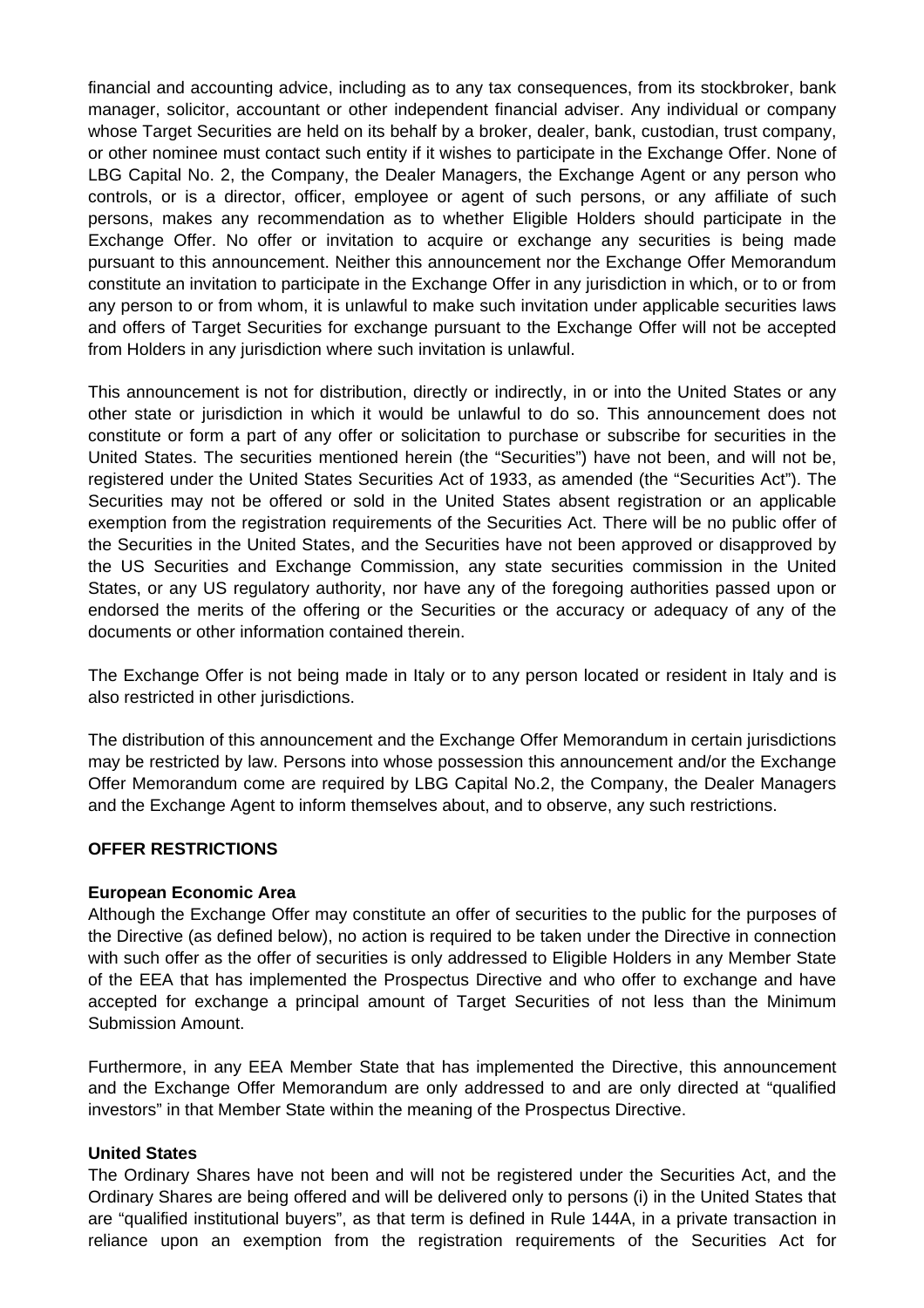transactions by an issuer not involving a public offering or (ii) that are both (A) persons other than "U.S. persons", as that term is defined in Rule 902 under the Securities Act, in offshore transactions in reliance upon Regulation S and (B) Non-U.S. Eligible Holders. The Ordinary Shares are subject to restrictions on transferability and resale and may not be transferred or resold except as permitted under the Securities Act and other applicable securities laws, pursuant to registration or exemption therefrom. The Ordinary Shares will not be eligible for resale pursuant to Rule 144A. Ordinary Shares that are "restricted securities", as such term is defined in Rule 144 under the Securities Act, may not be deposited into the American Depositary Share facility maintained in relation to the Ordinary Shares. See "Transfer Restrictions" in the Exchange Offer Memorandum.

Only Eligible Holders are authorised to receive or review the Exchange Offer Memorandum or to participate in the Exchange Offer. Investors should be aware that they may be required to bear the financial risks of this investment for an indefinite period of time and should be able to bear the risk of loss for all or part of their investment.

The Exchange Offer and the Ordinary Shares have not been approved or disapproved by the SEC, any state securities commission in the United States or any other U.S. federal or state regulatory authority, nor have any of the foregoing authorities passed upon or endorsed the merits of the Exchange Offer or the accuracy or adequacy of this announcement or the Exchange Offer Memorandum. Any representation to the contrary is a criminal offence in the United States.

# **Italy**

This announcement and the Exchange Offer are not being made in the Republic of Italy. The Exchange Offer, this announcement and the Exchange Offer Memorandum have not been submitted to the clearance procedure of the Commissione Nazionale per le Società e la Borsa (''CONSOB'') pursuant to Italian laws and regulations. Accordingly, the Exchange Offer is not made or made available to holders of Target Securities who are Italian residents and/or persons located in the Republic of Italy and they may not submit acceptances relating to Target Securities in respect of the Exchange Offer and, as such, any acceptances received from or on behalf of such Holders of Target Securities shall be ineffective and void. Neither the Exchange Offer Memorandum nor any other information material relating to the Exchange Offer or the Target Securities may be distributed or made available in the Republic of Italy.

# **United Kingdom**

The communication of this Exchange Offer Memorandum is not being made and this Exchange Offer Memorandum has not been approved by an authorised person for the purposes of section 21 of the Financial Services and Markets Act 2000. Accordingly, the Exchange Offer Memorandum is not being distributed to, and must not be passed on to, the general public in the United Kingdom. This Exchange Offer Memorandum is only directed at and is only for circulation to (i) persons within the United Kingdom falling within the definition of Investment Professionals (as defined in Article 19(5) of the Financial Services and Markets Act 2000 (Financial Promotion) Order 2005 (the "Order")); (ii) high net worth companies, and other persons to whom it may lawfully be communicated, falling within Article 49(2)(a) to (d) of the Order (all such persons together being referred to as "relevant persons"); or (iii) persons falling within Article 43 of the Order, or other persons to whom it may lawfully be communicated in accordance with the Order.

Insofar as the communication in this Exchange Offer Memorandum and such documents and/or materials is made to or directed at relevant persons, any investment or investment activity to which it relates is available only to relevant persons. Any person who is not a relevant person should not act or rely on this document or any of its contents.

# **Austria**

Holders of the Target Securities in or resident in Austria should note that neither this announcement, the Exchange Offer Memorandum nor any other document published or delivered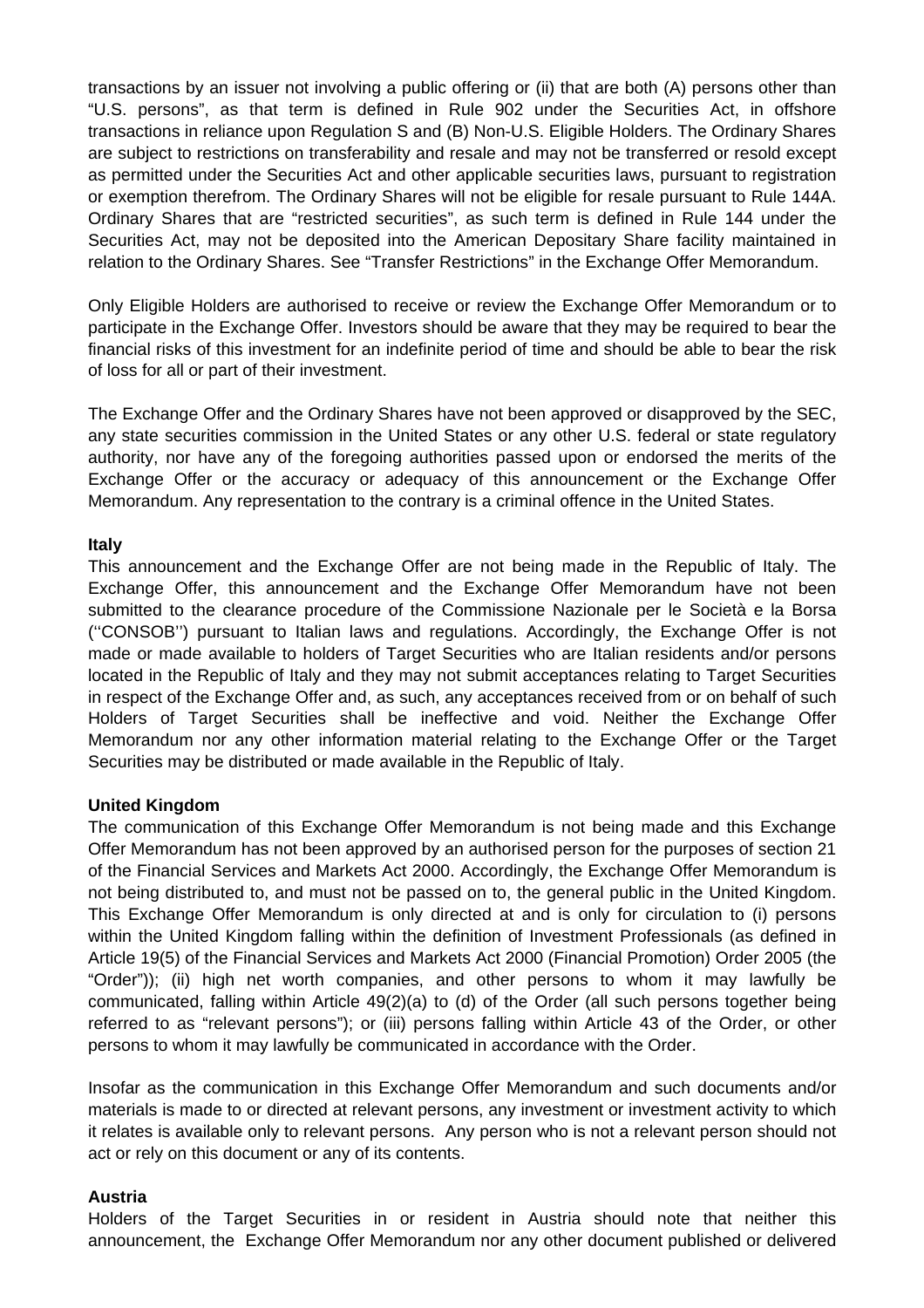in connection with the offering of the Ordinary Shares is a prospectus (*Prospekt*) within the meaning of the Austrian Capital Markets Act (*Kapitalmarktgesetz, KMG*) and has therefore not been drawn up, audited, approved, passported and/or published in accordance with the Austrian Capital Markets Act (*Kapitalmarktgesetz, KMG*). The Ordinary Shares will be offered in the Republic of Austria exclusively in reliance on the exemptions from the prospectus publication requirement set forth in § 3 para 1 no 9 of the Austrian Capital Markets Act (Kapitalmarktgesetz, KMG) (minimum consideration exemption) and in § 3 para 1 no 11 KMG (qualified investors exemption). Accordingly, in the Republic of Austria, the Ordinary Shares will only be available to, and this announcement, the Exchange Offer Memorandum and any other document in connection with the Exchange Offer are only directed at, Austrian Eligible Holders of the Target Securities eligible to participate in the Exchange Offer pursuant to the terms set out in the Exchange Offer Memorandum but not to the general public.

# **Belgium**

Neither this announcement, the Exchange Offer Memorandum nor any other offering material relating to the Exchange Offer has been submitted or will be submitted for approval or recognition to the Belgian Banking, Finance and Insurance Commission ("*Commission bancaire, financière et des assurances/Commissie voor het Bank-, Financie-en Assurantiewezen*"). The Exchange Offer may not be made in Belgium by way of a public offering, as defined in Articles 3 and 6 of the Belgian Law of 1 April 2007 on public takeover bids or as defined in Article 3 of the Belgian Law of 16 June 2006 on the public offer of placement instruments and the admission to trading of placement instruments on regulated markets (the "Belgian Public Offer Law"), each as amended or replaced from time to time. Accordingly, the Exchange Offer may not be advertised and the Exchange Offer will not be extended and no memorandum, information circular, brochure or any similar documents has or will be distributed, directly or indirectly, to any person in Belgium other than "qualified investors" in the meaning of Article 10 of the Belgian Public Offer Law (as amended from time to time). The Exchange Offer Memorandum has been issued only for the personal use of the above qualified investors and exclusively for the purpose of the Exchange Offer. Accordingly, the information contained herein and therein may not be used for any other purpose or disclosed to any other person in Belgium.

# **France**

The Exchange Offer is not being made, directly or indirectly, to the public in France and only qualified investors ("*Investisseurs Qualifiés*") as defined in and in accordance with Articles L.411-1, L.411-2, L.412-1, L.621 8-3 D.411-2, D.734-1, D.744-1, D.754-1 and D.764-1 of the French Code Monétaire et Financier are eligible to participate in the Exchange Offer. The Exchange Offer Memorandum and any other offering material relating to this Exchange Offer have not been and shall not be distributed to the public in France. The Exchange Offer Memorandum has not been submitted to the clearance of the *Autorité des marchés financiers*.

#### **Germany**

Holders of the Target Securities in or resident in Germany should note that the Exchange Offer is made based on the exemption provided for in Section 3 paragraph 2 sentence 1 no. 3 of the German Securities Prospectus Act (*Wertpapierprospektgesetz, WpPG*). Accordingly, neither this announcement, the Exchange Offer Memorandum nor any other document in connection with the Exchange Offer or the Ordinary Shares should be deemed to be a prospectus (*Wertpapierprospekt*) within the meaning of the German Securities Prospectus Act (*WpPG*) as it has not been and will not be filed with or approved by the German Federal Financial Supervisory Authority (BaFin).

#### **Norway**

This announcement and the Exchange Offer Memorandum have not been approved by, or registered with, any Norwegian securities regulators pursuant to the Norwegian Securities Trading Act of 29 June 2007. Accordingly, neither this announcement, the Exchange Offer Memorandum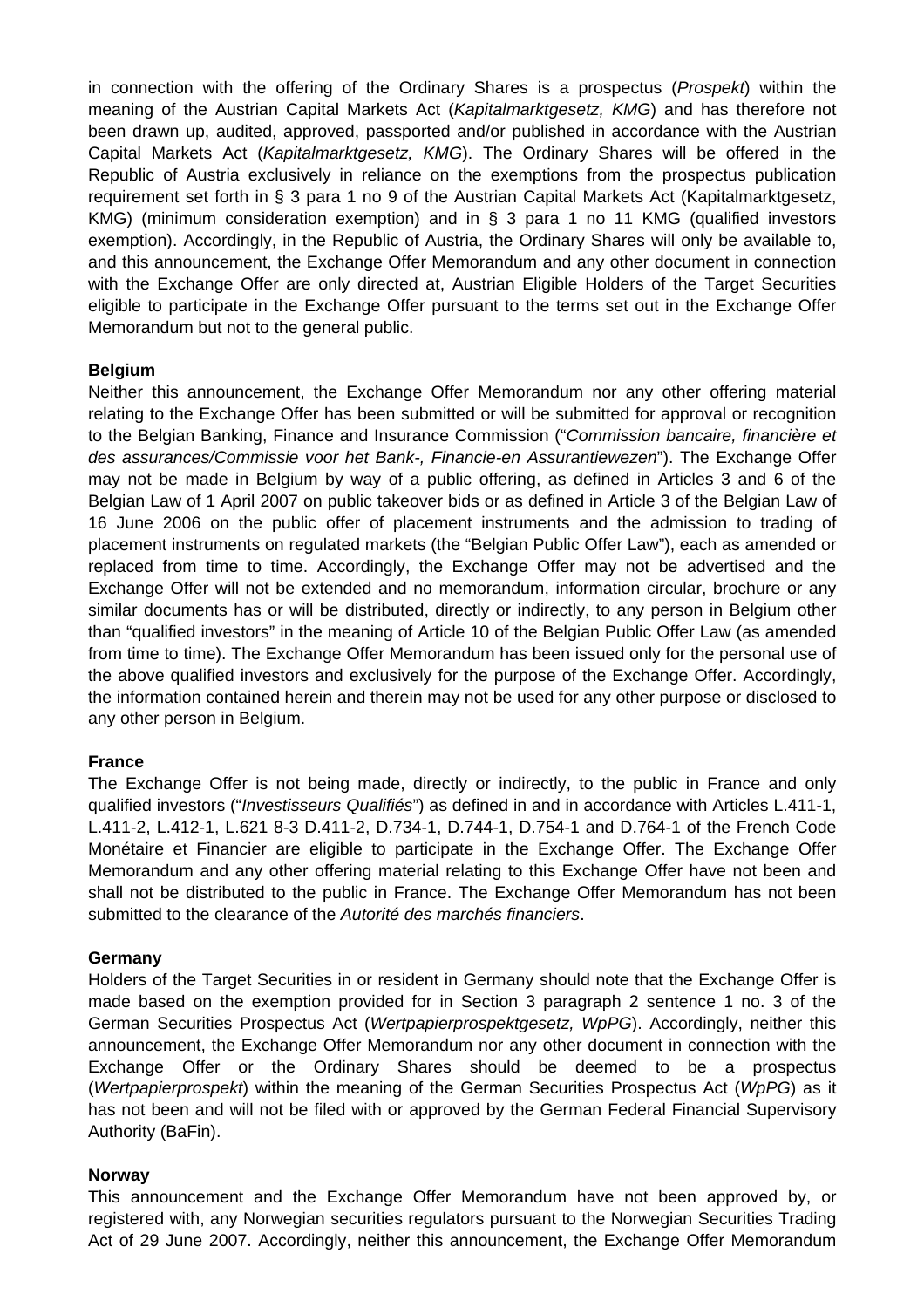nor any other offering material relating to the offering or the Ordinary Shares constitutes, or shall be deemed to constitute, an offer to the public in Norway within the meaning of the Norwegian Securities Trading Act of 2007. The Ordinary Shares may not be offered or sold, directly or indirectly, in Norway except:

- (a) in respect of an offer of Ordinary Shares addressed to investors subject to a minimum purchase of Ordinary Shares for a total consideration of not less than €50,000 per investor;
- (b) to "professional investors" as defined in the Norwegian Securities Regulation of 29 June 2007 no. 876, being:
	- (i) legal entities which are authorized or regulated to operate in the financial markets or, if not so authorized or regulated, whose corporate purpose is solely to invest in Ordinary Shares;
	- (ii) any legal entity which is registered as a professional investor with the Oslo Stock Exchange (No. Oslo Børs) and which has two or more of; (1) an average of at least 250 employees during the last financial year; (2) a total balance sheet of more than  $\in$ 43,000,000; (3) an annual net turnover of more than  $\in$ 50,000,000, as shown in its last annual or consolidated accounts; or
	- (iii) to any natural person which is registered as a professional investor with the Oslo Stock Exchange (*No. Oslo Børs*) and which has two or more of; (1) an average execution of at least ten transactions in securities of significant volume per quarter for the last four quarters; (2) a portfolio of securities with a market value of at least €500,000; (3) worked or works, for at least one year, within the financial markets in a position which presuppose knowledge of investing in securities;
- (c) to fewer than 100 natural or legal persons (other than "professional investors" as defined in the Norwegian Securities Regulation of 29 June 2007 no. 876), subject to obtaining the prior consent of LBG Capital No.2 plc for any such offer; or
- (d) in any other circumstances provided that no such offer of Ordinary Shares shall result in a requirement for the registration, or the publication by the Company, LBG Capital No.2 plc or the Dealer Managers, of a prospectus pursuant to the Norwegian Securities Trading Act of 29 June 2007.

# **Hong Kong**

The contents of this announcement and the Exchange Offer Memorandum have not been reviewed by any regulatory authority in Hong Kong. Holders of Target Securities are advised to exercise caution in relation to the Exchange Offer. If the Holder of an Existing Security is in any doubt about any of the contents of this announcement or the Exchange Offer Memorandum, they should obtain independent professional advice. Please note that (i) the Ordinary Shares may not be offered or sold in Hong Kong by means of the Exchange Offer Memorandum or any other document other than to professional investors within the meaning of Part I of Schedule 1 to the Securities and Futures Ordinance of Hong Kong (Cap. 571) ("SFO") and any rules made thereunder ("professional investors"), or in other circumstances which do not result in the document being a "prospectus" as defined in the Companies Ordinance of Hong Kong (Cap. 32) ("CO") or which do not constitute an offer or invitation to the public for the purposes of the CO or the SFO, and (ii) no person shall issue or possess for the purposes of issue, whether in Hong Kong or elsewhere, any advertisement, invitation or document relating to the Ordinary Shares that is directed at, or the contents of which are likely to be accessed or read by, the public in Hong Kong (except if permitted to do so under the securities laws of Hong Kong) other than with respect to the Ordinary Shares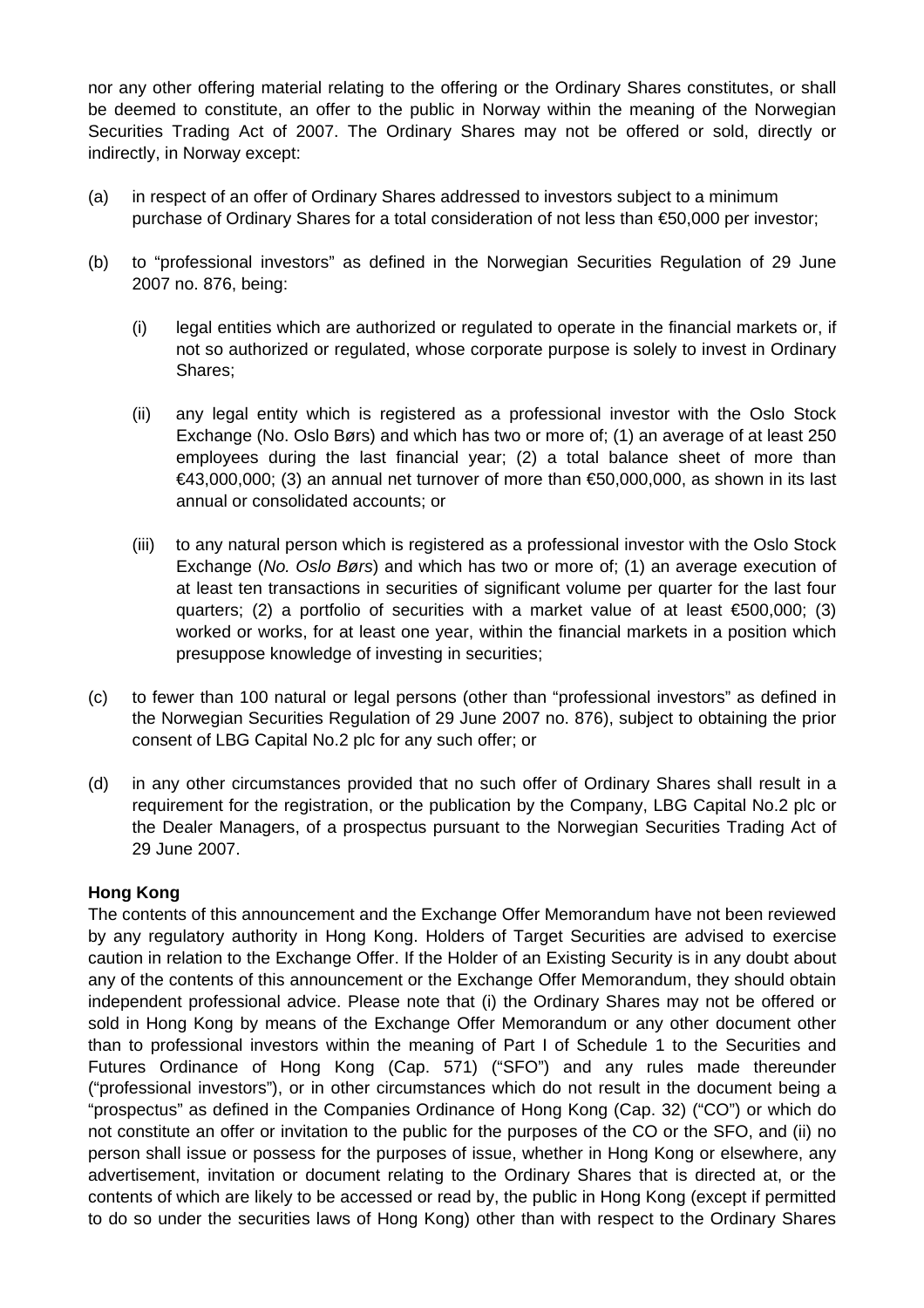which are or are intended to be disposed of only to persons outside Hong Kong or only to such professional investors.

# **Singapore**

The Exchange Offer Memorandum has not been registered as a prospectus with the Monetary Authority of Singapore. Accordingly, this announcement, the Exchange Offer Memorandum and any other document or material in connection with the offer or sale, or invitation for subscription or purchase, of Ordinary Shares may not be circulated or distributed, nor may Ordinary Shares be offered or sold, or be made the subject of an invitation for acquisition, whether directly or indirectly, to persons in Singapore other than (i) to an institutional investor under Section 274 of the Securities and Futures Act, Chapter 289 of Singapore (the "SFA"), (ii) to a relevant person pursuant to Section 275(1), or any person pursuant to Section 275(1A), and in accordance with the conditions specified in Section 275, of the SFA or (iii) otherwise pursuant to, and in accordance with the conditions of, any other applicable provision of the SFA.

Where Ordinary Shares are acquired under Section 275 of the SFA by a relevant person which is:

- (i) a corporation (which is not an accredited investor (as defined in Section 4A of the SFA)) the sole business of which is to hold investments and the entire share capital of which is owned by one or more individuals, each of whom is an accredited investor; or
- (ii) a trust (where the trustee is not an accredited investor) whose sole purpose is to hold investments and each beneficiary of the trust is an individual who is an accredited investor,

securities (as defined in Section 239(1) of the SFA) of that corporation or the beneficiaries' rights and interest (howsoever described) in that trust shall not be transferred within six months after that corporation or that trust has acquired the Ordinary Shares pursuant to an offer made under Section 275 except:

- (i) to an institutional investor or to a relevant person defined in Section 275(2) of the SFA, or to any person arising from an offer referred to in Section 2751(A) or Section 276(7) of the SFA.
- (ii) where no consideration is or will be given for the transfer;
- (iii) where the transfer is by operation of law; or
- (iv) as specified in Section 276(7) of the SFA.

# **General**

The Dealer Managers, the Registrar for the Ordinary Shares and the Exchange Agent (and their respective directors, employees or affiliates) make no representations or recommendations whatsoever regarding this announcement, the Exchange Offer Memorandum or the Exchange Offer. The Exchange Agent is the agent of LBG Capital No.2 and the Company and owes no duty to any Holder. None of the Company, LBG Capital No.2, the Dealer Managers, the Registrar for the Ordinary Shares or the Exchange Agent makes any recommendation as to whether or not Eligible Holders should participate in the Exchange Offer.

This document is an advertisement and is not a prospectus for the purposes of EU Directive 2003/71/EC (the "Directive") and/or Part VI of the Financial Services and Markets Act 2000 (the "FSMA").

The Exchange Offer does not constitute an offer to buy or the solicitation of an offer to sell the Target Securities and/or the Ordinary Shares in any circumstances in which such offer or